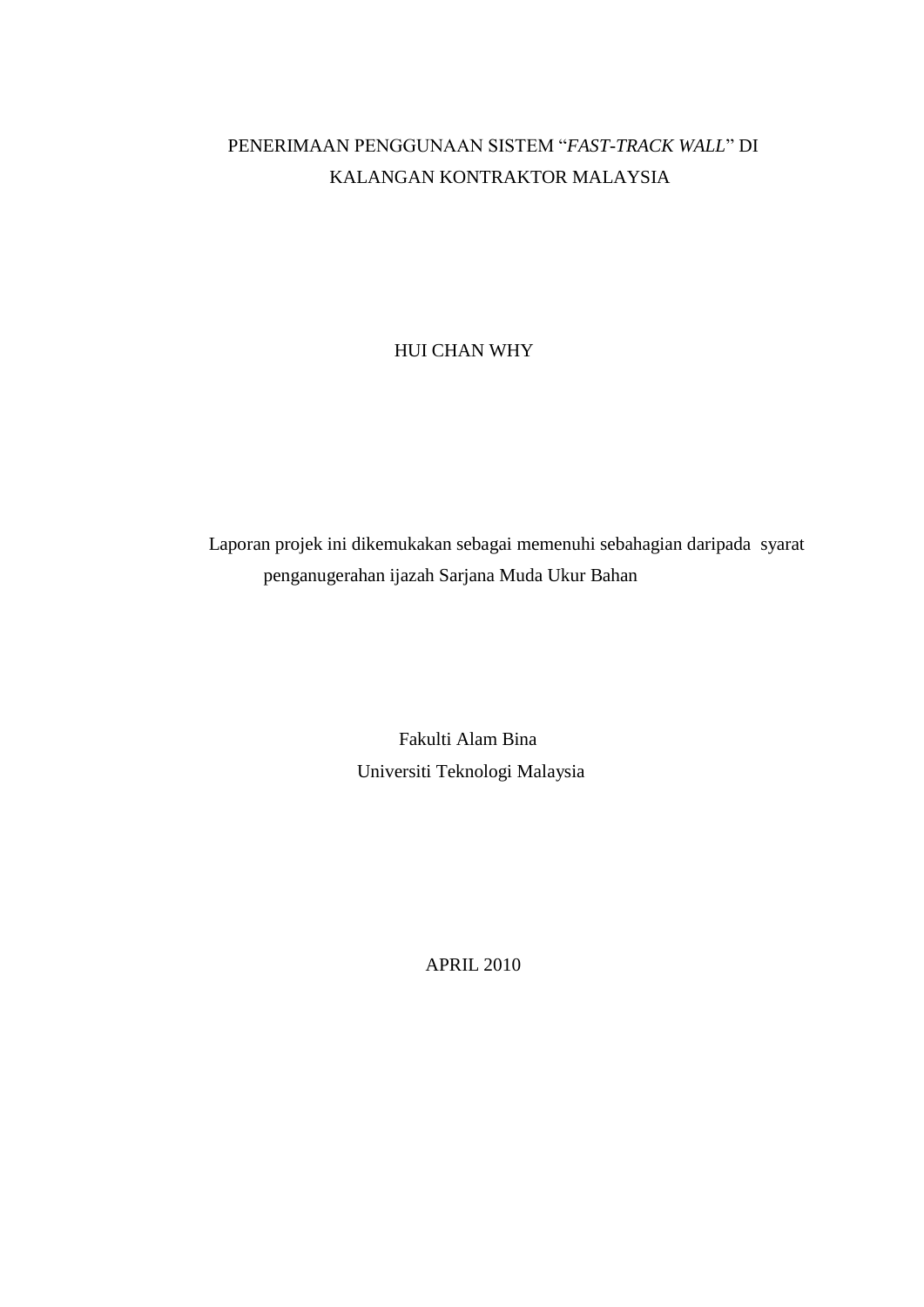## **ABSTRAK**

Sistem *Fast-Track Wall* (FTW) adalah kaedah pembinaan rumah inovatif berasaskan sistem acuan modular menggunakan kombinasi bahan keluli dan plastik. *Fast-Track Wall* direka bentuk bersesuaian dengan konsep Sistem Pembinaan Berindustri (*Industrialized Building System*). Kajian ini bertujuan untuk mengenal pasti kesedaran kontraktor terhadap sistem *Fast-Track Wall* ini dan mengenal pasti tahap penerimaan kontraktor terhadap sistem *Fast-Track Wall* dari segi faktor penerimaan, masalah yang dihadapi, kebaikan dan keburukan sistem ini, serta kos mengaplikasikan sistem ini. Skop kajian ini adalah tertumpu kepada kontraktor dari kelas A, B, dan C di Johor Darul Ta'zim. Instrumen kajian yang digunakan ialah borang soal selidik dan temu bual. Didapati bahawa kebanyakan kontraktor mengetahui tentang kewujudan sistem *Fast-Track Wall* tetapi hanya satu kontraktor yang pernah menggunakan sistem ini. Faktor utama penerimaan kontraktor terhadap sistem ini adalah kos dan jangka masa pembinaan sistem *Fast-Track Wall*. Oleh itu, kebanyakan kontraktor mengetahui tentang sistem ini tetapi untuk mengaplikasikan sistem ini masih lagi di tahap yang rendah.